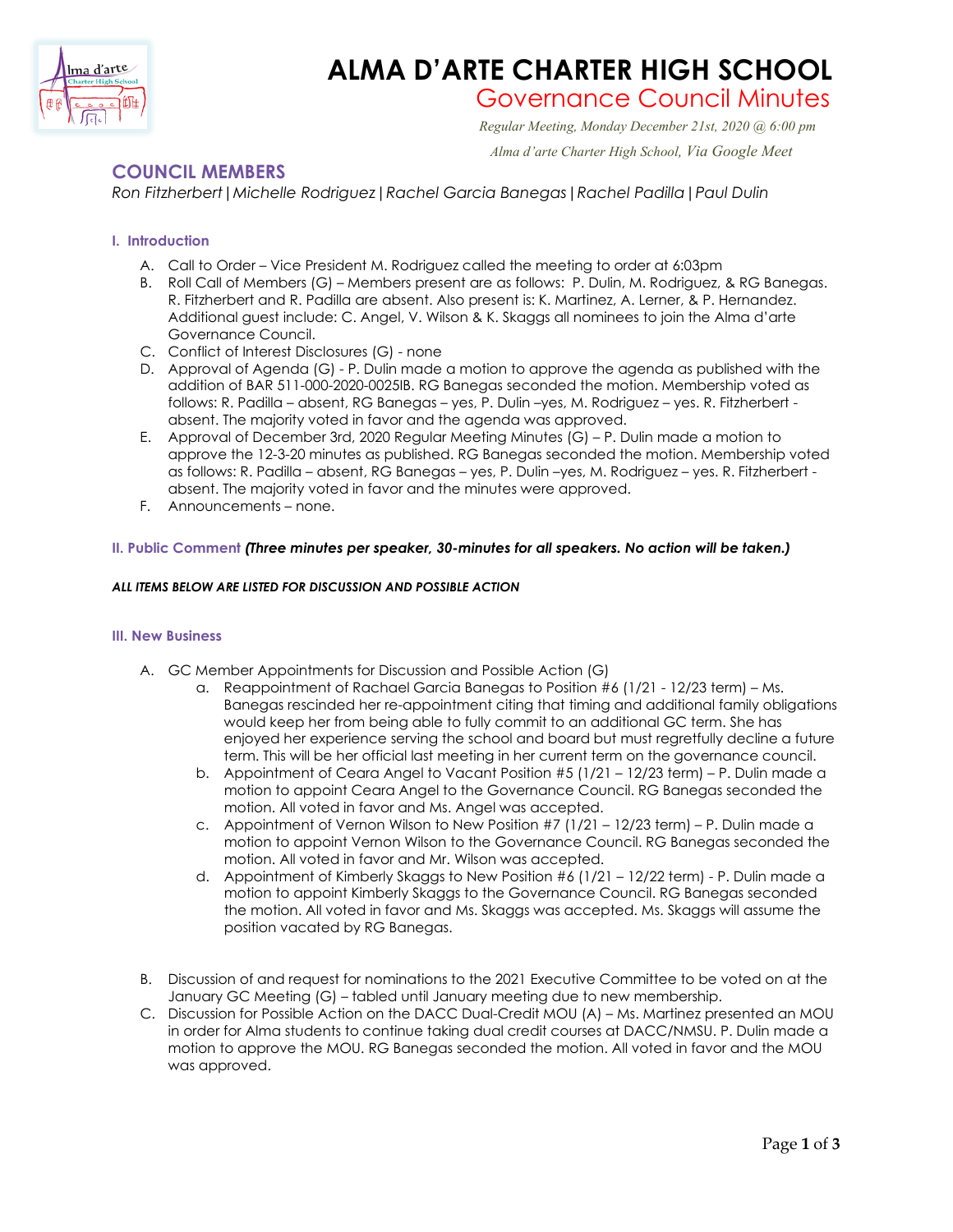#### **IV. Old/Recurring Business**

- A. Policy Committee Report (G)
	- 1. 2<sup>nd</sup> read and/or referral to Committee of the revised Employee Evaluation Policy P. Dulin made a motion to approve this policy. RG Banegas seconded the motion. All voted in favor and the policy was approved.
	- 2. Referral to Committee for review the draft Internet Usage Policy Ms. Martinez introduced a new Internet Usage Policy which we will need this year with new technology bids approaching.
- B. Monthly Financial Report (F)
	- 1. Financial Statements as of November 30th, 2020 A. Lerner presented the financial statements for November.
	- 2. BAR's Approval P. Dulin made a motion to approve BARs 18-M, 19-M, 20-M, 21-I, 22-I, 23-I, 24-I, & 25-IB. RG Banegas seconded the motion. All voted in favor and the BARs were approved.
		- i. 511-000-2020-0018-M maintenance for operational fund for food.
		- ii. 511-000-2020-0019-M maintenance in operational fund for instruction.
		- iii. 511-000-2020-0020-M maintenance for Title I Healthcare to teacher's salary.
		- iv. 511-000-2020-0021-I increase for instructional materials carryover.
		- v. 511-000-2020-0022-I increase in major fund operational.
		- vi. 511-000-2020-0023-I increase food service fund
		- vii. 511-000-2020-0024-I increase from PED from Title I
		- viii. 511-000-2020-0025-IB gears act
	- 3. Payroll and Accounts Payable Acceptance A. Lerner presented the accounts payable & payroll. P. Dulin made a motion to approve the payroll and accounts payable payment vouchers. RG Banegas seconded the motion. All members voted in favor and payroll, accounts payable and payment vouchers were approved.
	- 4. Audit Update Audit was finalized. Audit findings have not been published so a discussion cannot be had until late January or February.
	- 5. Update on status of Electronic Signatures A. Lerner proposed that e=signature checks be sent to signers in advanced for approval before e-signatures are mailed out. P. Dulin made a motion to approve e-signatures via email. RG Banegas seconded the motion to approve. All voted in favor and e-signatures were approved.
- A. Monthly Administrative Report (A)
	- 1. Update on School Year Progress Ms. Martinez informed GC members that our fall semester has come to a close. She stated that as a school we have chosen to treat any failures for classes as an equity type grade situation where a student who has failed will be given an audit grade for a class in lieu of an F. So as not to affect our students in a negative way. State Testing has been placed on hold at the moment. There will be an increase in textbooks charges on our budget for McGraw Hill. New math textbooks have been ordered for spring as well as new Math software.
	- 2. Current Student Enrollment Status/Changes New secretary has been hired to replace M. Diaz. Gloria Vaquera will be joining the Alma d'arte team on January 4. 2021. SPED Students will return for direct instruction with teachers on January 18, 2020.
	- 3. Faculty/Staff Changes/News A staff member did test positive for COVID-19 however nobody else was affected since the positive test was discovered on Friday evening, and the school was closed on Friday morning 12/18/20 for the winter break.
	- 4. COVID-19 Related Procurements Update (Chrome books, PPE, Canvas) Chrome books have been re-ordered with a new purveyor, and should arrive to the school for our January re-start. Teachers have continued to use Canvas.
	- 5. Equity Council Update Equity council will resume in January with regular meetings.